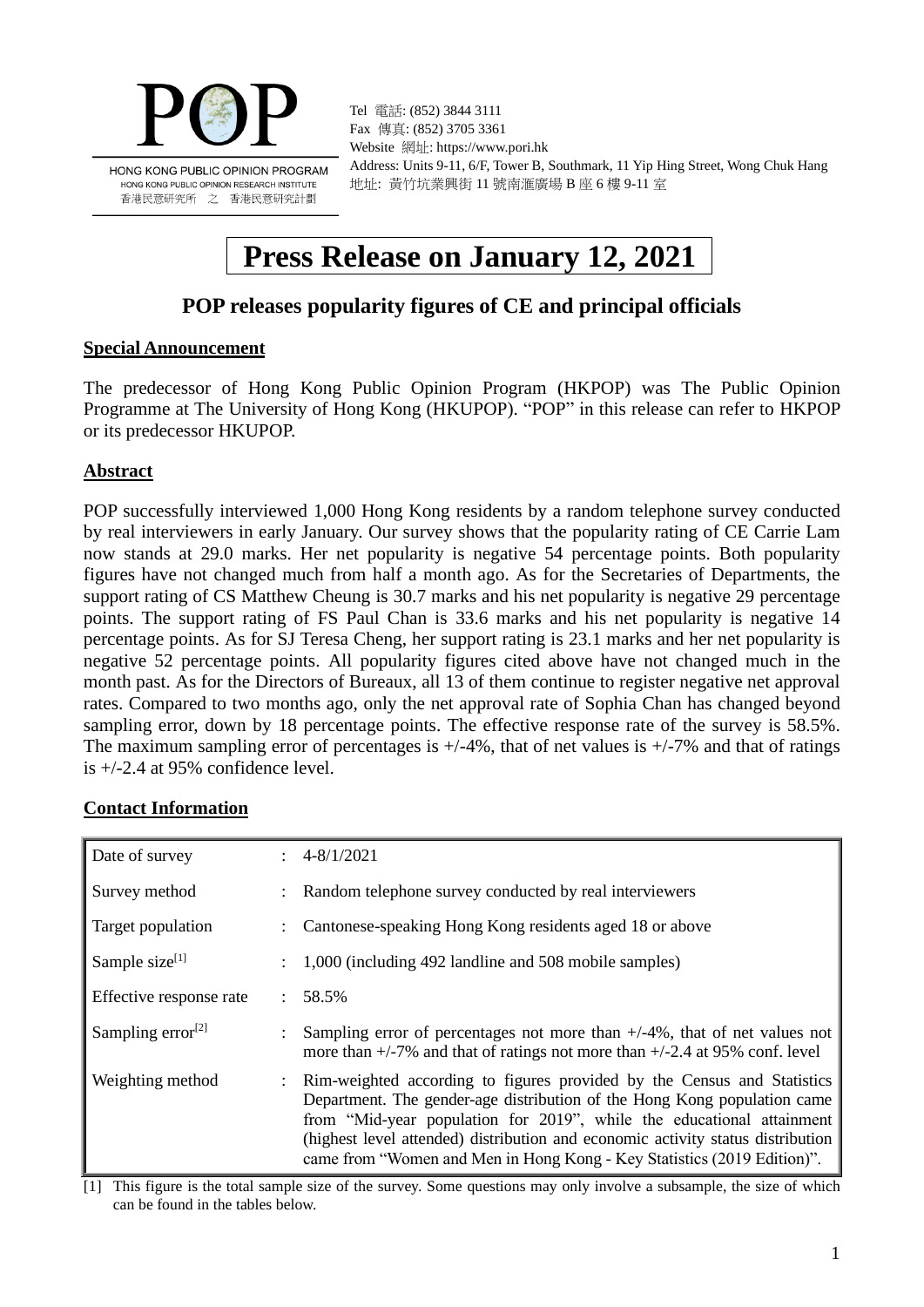[2] All error figures in this release are calculated at 95% confidence level. "95% confidence level" means that if we were to repeat a certain survey 100 times with different random samples, we would expect 95 times having the population parameter within the respective error margins calculated. Because of sampling errors, when quoting percentages, journalists should refrain from reporting decimal places, whereas one decimal place can be used when quoting rating figures.

### **Latest Figures**

| Date of survey                         |         |                        |         |         | 19-22/10/20 9-13/11/20 23-26/11/20 7-10/12/20 18-22/12/20 | $4 - 8/1/21$                  | Latest<br><i>change</i> |
|----------------------------------------|---------|------------------------|---------|---------|-----------------------------------------------------------|-------------------------------|-------------------------|
| Sample size                            | 1,020   | 1,005                  | 1,085   | 1,009   | 1,014                                                     | 1,000                         |                         |
| Response rate                          | 62.2%   | 63.9%                  | 74.6%   | 70.0%   | 68.7%                                                     | 58.5%                         |                         |
| Latest findings                        | Finding | Finding                | Finding | Finding | Finding                                                   | <b>Finding &amp;</b><br>error |                         |
| Rating of CE Carrie Lam                | 27.2    | $30.8^{[4]}$           | 33.5    | 30.6    | 29.7                                                      | $29.0 + (-2.1)$               | $-0.7$                  |
| Vote of confidence in CE Carrie Lam    | 18%     | 21%                    | 21%     | 20%     | 18%                                                       | $19 + (-2%)$                  | $- -$                   |
| Vote of no confidence in CE Carrie Lam | 74%     | 69%[4]                 | 66%     | 69%     | 69%                                                       | $72 + (-3)$ %                 | $+3%$                   |
| Net approval rate                      | $-56%$  | $-48\%$ <sup>[4]</sup> | $-45%$  | $-50\%$ | $-51%$                                                    | $-54 + (-5\%$                 | $-3%$                   |

Recent popularity figures of CE Carrie Lam are summarized as follows:

[3] POP conducted a Policy Address instant survey on 25/11/2020 in between two tracking surveys, the results are: CE rating at 26.8 marks, net approval rate at negative 57 percentage points. Because our tracking surveys do not use online samples, and our latest survey started two days before the Policy Address, it is better to compare the latest figures with those collected in our previous survey conducted on 9-13/11/2020.

[4] The difference between the figure and the result from the previous survey has gone beyond the sampling error at 95% confidence level, meaning that the change is statistically significant prima facie. However, whether the difference is statistically significant is not the same as whether they are practically useful or meaningful, and different weighting methods could have been applied in different surveys.

Recent popularity figures of the three Secretaries of Departments under the accountability system are summarized below:

| Date of survey                                | $3 - 6/8/20$          |         |         |         | 31/8-4/9/20 5-8/10/20 9-13/11/20 7-10/12/20 | $4 - 8/1/21$                  | Latest<br><i>change</i> |
|-----------------------------------------------|-----------------------|---------|---------|---------|---------------------------------------------|-------------------------------|-------------------------|
| Sample size                                   | 503-655               | 649-689 | 593-642 | 608-636 | 574-657                                     | 600-664                       |                         |
| Response rate                                 | 64.4%                 | 58.4%   | 62.8%   | 63.9%   | 70.0%                                       | 58.5%                         | --                      |
| Latest findings                               | Finding               | Finding | Finding | Finding | Finding                                     | <b>Finding &amp;</b><br>error | --                      |
| Rating of CS Matthew Cheung                   | 29.0                  | 28.5    | 28.7    | 30.7    | 29.2                                        | $30.7 + (-2.4)$               | $+1.4$                  |
| Vote of confidence in<br>CS Matthew Cheung    | 16%                   | 16%     | 18%     | 18%     | 17%                                         | $18 + (-3%)$                  | $+1\%$                  |
| Vote of no confidence in<br>CS Matthew Cheung | 55%                   | 54%     | 50%     | 50%     | 51%                                         | $48 + (-4%)$                  | $-3%$                   |
| Net approval rate                             | $-39%$                | $-39%$  | $-32%$  | $-32%$  | $-34%$                                      | $-29 + (-6%)$                 | $+4%$                   |
| Rating of FS Paul Chan                        | 37.0                  | 35.5    | 36.9    | 39.5    | $35.4^{[5]}$                                | $33.6 + (-2.4)$               | $-1.7$                  |
| Vote of confidence in FS Paul Chan            | 26%                   | 28%     | 28%     | 29%     | 24%                                         | $27 + (-3%)$                  | $+3%$                   |
| Vote of no confidence in FS Paul Chan         | 46%                   | 46%     | 44%     | 38%[5]  | $44\%$ <sup>[5]</sup>                       | $42 + (-4%)$                  | $-2%$                   |
| Net approval rate                             | $-20%$                | $-18%$  | $-16%$  | $-9%$   | $-20\%$ <sup>[5]</sup>                      | $-14 + (-6%)$                 | $+5%$                   |
| Rating of SJ Teresa Cheng                     | 22.2                  | 20.8    | 19.3    | 21.7    | 23.3                                        | $23.1 + (-2.4)$               | $-0.1$                  |
| Vote of confidence in SJ Teresa Cheng         | $15\%$ <sup>[5]</sup> | 13%     | 12%     | 13%     | 14%                                         | $14 + (-3%)$                  | --                      |
| Vote of no confidence in SJ Teresa Cheng      | 67%                   | 69%     | 68%     | 64%     | 63%                                         | $66+/-4%$                     | $+2\%$                  |
| Net approval rate                             | $-53%$                | $-56%$  | $-57\%$ | $-51%$  | $-49\%$                                     | $-52 + (-6%)$                 | $-2%$                   |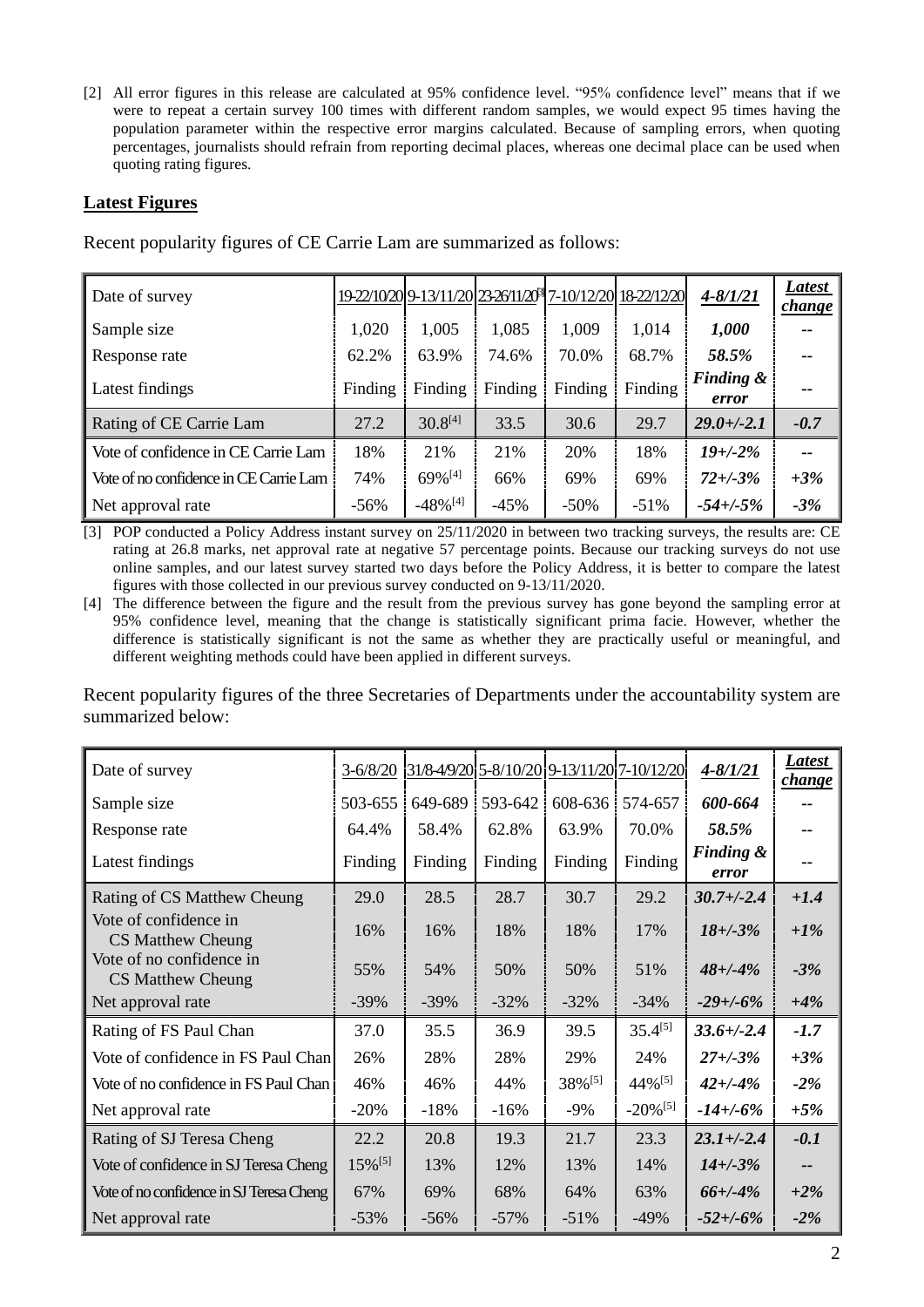[5] The difference between the figure and the result from the previous survey has gone beyond the sampling error at 95% confidence level, meaning that the change is statistically significant prima facie. However, whether the difference is statistically significant is not the same as whether they are practically useful or meaningful, and different weighting methods could have been applied in different surveys.

Latest popularity figures of Directors of Bureaux under the accountability system sorted by net approval rates<sup>[6]</sup> are summarized below:

| Date of survey                                                                                | $6 - 9/7/20$           | $31/8 - 4/9/20$ 9-13/11/20 |                        | $4 - 8/1/21$                  | <b>Latest</b><br>change |
|-----------------------------------------------------------------------------------------------|------------------------|----------------------------|------------------------|-------------------------------|-------------------------|
| Sample size                                                                                   | 584-634                | 580-645                    | 588-642                | 603-628                       |                         |
| Response rate                                                                                 | 52.4%                  | 58.4%                      | 63.9%                  | 58.5%                         |                         |
| Latest findings                                                                               | Finding                | Finding                    | Finding                | <b>Finding &amp;</b><br>error | --                      |
| Vote of confidence in Secretary for the<br><b>Environment Wong Kam-sing</b>                   | 24%                    | 22%                        | 28%[7]                 | $25 + (-4%)$                  | $-3%$                   |
| Vote of no confidence in Secretary for the<br><b>Environment Wong Kam-sing</b>                | 29%                    | 31%                        | 28%                    | $28 + (-4%)$                  | --                      |
| Net approval rate                                                                             | $-4%$                  | $-9%$                      | $-<1\%$ <sup>[7]</sup> | $-3+/-6%$                     | $-3%$                   |
| Vote of confidence in Secretary for<br>Development Michael Wong                               | 19%                    | 15%[7]                     | 21%[7]                 | $21 + (-3%)$                  | --                      |
| Vote of no confidence in Secretary for<br>Development Michael Wong                            | 29%                    | 32%                        | 27%                    | $26 + (-4%$                   | $-1%$                   |
| Net approval rate                                                                             | $-9%$                  | $-17\%$ <sup>[7]</sup>     | $-6\%$ <sup>[7]</sup>  | $-5 + (-6)$                   | $+1%$                   |
| Vote of confidence in Secretary for Labour and<br>Welfare Law Chi-kwong                       | 29%                    | 24%                        | 28%                    | $31 + (-4%)$                  | $+3%$                   |
| Vote of no confidence in Secretary for Labour<br>and Welfare Law Chi-kwong                    | 39%                    | 44%                        | $36\%$ <sup>[7]</sup>  | $37 + (-4%)$                  |                         |
| Net approval rate                                                                             | $-10%$                 | $-20\%$ <sup>[7]</sup>     | $-9\%$ <sup>[7]</sup>  | $-6 + (-7%)$                  | $+3%$                   |
| Vote of confidence in Secretary for Financial<br>Services and the Treasury Christopher Hui    | 20%                    | 16%                        | 20% [7]                | $20 + (-3)$ %                 | $-1%$                   |
| Vote of no confidence in Secretary for Financial<br>Services and the Treasury Christopher Hui | 25%                    | 27%                        | $21\%$ <sup>[7]</sup>  | $26 + (-4%$                   | $+5%$                   |
| Net approval rate                                                                             | $-5%$                  | $-11%$                     | $-1\%$ <sup>[7]</sup>  | $-7 + (-6%)$                  | $-6%$                   |
| Vote of confidence in Secretary for Innovation<br>and Technology Alfred Sit                   | 23%[7]                 | 19%                        | 23%                    | $23 + (-3)$ %                 | --                      |
| Vote of no confidence in Secretary for<br>Innovation and Technology Alfred Sit                | 30%                    | 35%                        | $26\%$ <sup>[7]</sup>  | $33 + (-4)$                   | $+7\%^{[7]}$            |
| Net approval rate                                                                             | $-7%$                  | $-16\%$ <sup>[7]</sup>     | $-3\%$ <sup>[7]</sup>  | $-10 + (-6%)$                 | $-7%$                   |
| Vote of confidence in Secretary for Home<br>Affairs Caspar Tsui                               | 19%                    | 17%                        | 20%                    | $19 + (-3%)$                  | $-1\%$                  |
| Vote of no confidence in Secretary for Home<br>Affairs Caspar Tsui                            | 32%                    | 36%                        | 29%[7]                 | $31 + (-4%)$                  | $+2\%$                  |
| Net approval rate                                                                             | $-13%$                 | $-19%$                     | $-9\%$ <sup>[7]</sup>  | $-13 + (-6%)$                 | $-4%$                   |
| Vote of confidence in Secretary for Commerce<br>and Economic Development Edward Yau           | 24%                    | 21%                        | 28%[7]                 | $25 + (-4%)$                  | $-4%$                   |
| Vote of no confidence in Secretary for Commerce<br>and Economic Development Edward Yau        | 43%                    | 48% [7]                    | 38%[7]                 | $39 + (-4%)$                  |                         |
| Net approval rate                                                                             | $-18\%$ <sup>[7]</sup> | $-27\%$ <sup>[7]</sup>     | $-10\%$ <sup>[7]</sup> | $-14 + (-6%)$                 | $-4%$                   |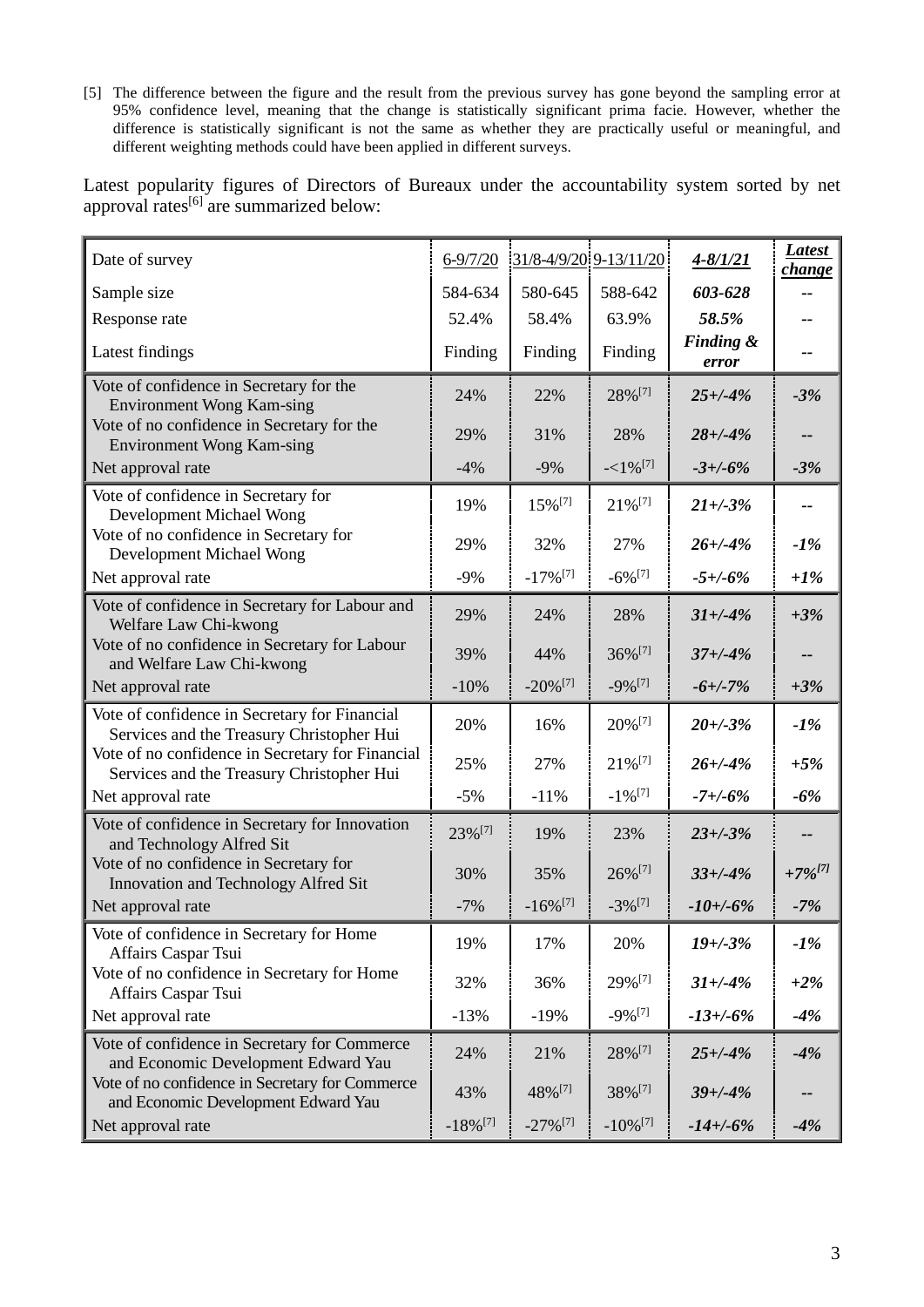| Date of survey                                                                                   | $6 - 9/7/20$       |                        | 31/8-4/9/20 9-13/11/20 | $4 - 8/1/21$       | <b>Latest</b><br>change |
|--------------------------------------------------------------------------------------------------|--------------------|------------------------|------------------------|--------------------|-------------------------|
| Sample size                                                                                      | 584-634            | 580-645                | 588-642                | 603-628            |                         |
| Response rate                                                                                    | 52.4%              | 58.4%                  | 63.9%                  | 58.5%              | $-1$                    |
| Latest findings                                                                                  | Finding            | Finding                | Finding                | Finding &<br>error | --                      |
| Vote of confidence in Secretary for Transport<br>and Housing Frank Chan                          | 19%                | 20%                    | 25% <sup>[7]</sup>     | $24 + (-3)$ %      | $-1%$                   |
| Vote of no confidence in Secretary for Transport<br>and Housing Frank Chan                       | 43%                | 45%                    | 38% <sup>[7]</sup>     | $39 + (-4%$        | $+1\%$                  |
| Net approval rate                                                                                | $-24%$             | $-26%$                 | $-13\%$ <sup>[7]</sup> | $-15 + (-6%)$      | $-2%$                   |
| Vote of confidence in Secretary for<br><b>Constitutional and Mainland Affairs Erick Tsang</b>    | 23%                | 19%                    | 23%                    | $21 + (-3%)$       | $-2%$                   |
| Vote of no confidence in Secretary for<br><b>Constitutional and Mainland Affairs Erick Tsang</b> | 41%                | 50% [7]                | 43% [7]                | $40 + (-4%)$       | $-3%$                   |
| Net approval rate                                                                                | $-18%$             | $-31\%$ <sup>[7]</sup> | $-20\%$ <sup>[7]</sup> | $-19 + (-6%)$      | $+1\%$                  |
| Vote of confidence in Secretary for Food and<br>Health Sophia Chan                               | 30%                | 27%                    | 36%[7]                 | $25 + (-4%)$       | $-10\%^{[7]}$           |
| Vote of no confidence in Secretary for Food and<br>Health Sophia Chan                            | 34%                | 49% [7]                | 38% <sup>[7]</sup>     | $46 + (-4%)$       | $+8\%^{[7]}$            |
| Net approval rate                                                                                | $-4%$              | $-21\%$ <sup>[7]</sup> | $-2\%$ <sup>[7]</sup>  | $-20 + (-7%)$      | $-18\%^{[7]}$           |
| Vote of confidence in Secretary for the Civil<br><b>Service Patrick Nip</b>                      | 21%                | 23%                    | 23%                    | $23 + (-3)$ %      | --                      |
| Vote of no confidence in Secretary for the Civil<br>Service Patrick Nip                          | 45% <sup>[7]</sup> | 49%                    | 42% <sup>[7]</sup>     | $44 + (-4)$        | $+2\%$                  |
| Net approval rate                                                                                | $-24%$             | $-26%$                 | $-19%$                 | $-21 + (-6%)$      | $-2%$                   |
| Vote of confidence in Secretary for Security<br>John Lee                                         | 26%                | 21%                    | 24%                    | $25 + (-3%)$       | $+1\%$                  |
| Vote of no confidence in Secretary for Security<br>John Lee                                      | 59%                | 63%                    | 55% <sup>[7]</sup>     | $55 + (-4%)$       |                         |
| Net approval rate                                                                                | $-33%$             | $-42%$                 | $-31\%$ <sup>[7]</sup> | $-30 + -7%$        | --                      |
| Vote of confidence in Secretary for Education<br>Kevin Yeung                                     | 15%                | 17%                    | 20%                    | $17 + (-3%)$       | $-3%$                   |
| Vote of no confidence in Secretary for<br><b>Education Kevin Yeung</b>                           | 62%                | 60%                    | 59%                    | $60 + (-4%)$       | --                      |
| Net approval rate                                                                                | $-47%$             | $-43%$                 | $-39%$                 | $-42 + (-6)$       | $-3%$                   |

[6] If the rounded figures are the same, numbers after the decimal point will be considered.

[7] The difference between the figure and the result from the previous survey has gone beyond the sampling error at 95% confidence level, meaning that the change is statistically significant prima facie. However, whether the difference is statistically significant is not the same as whether they are practically useful or meaningful, and different weighting methods could have been applied in different surveys.

Our latest survey shows that the popularity rating of CE Carrie Lam now stands at 29.0 marks. Her approval rate is 19%, disapproval rate 72%, giving a net popularity of negative 54 percentage points. All popularity figures have not changed much from half a month ago.

As for the Secretaries of Departments, the support rating of CS Matthew Cheung is 30.7 marks. His approval rate is 18%, disapproval rate 48%, giving a net popularity of negative 29 percentage points. The support rating of FS Paul Chan is 33.6 marks, approval rate 27%, disapproval rate 42%, thus a net popularity of negative 14 percentage points. As for SJ Teresa Cheng, her support rating is 23.1 marks, approval rate 14%, disapproval rate 66%, giving a net popularity of negative 52 percentage points. All popularity figures cited above have not changed much from a month ago.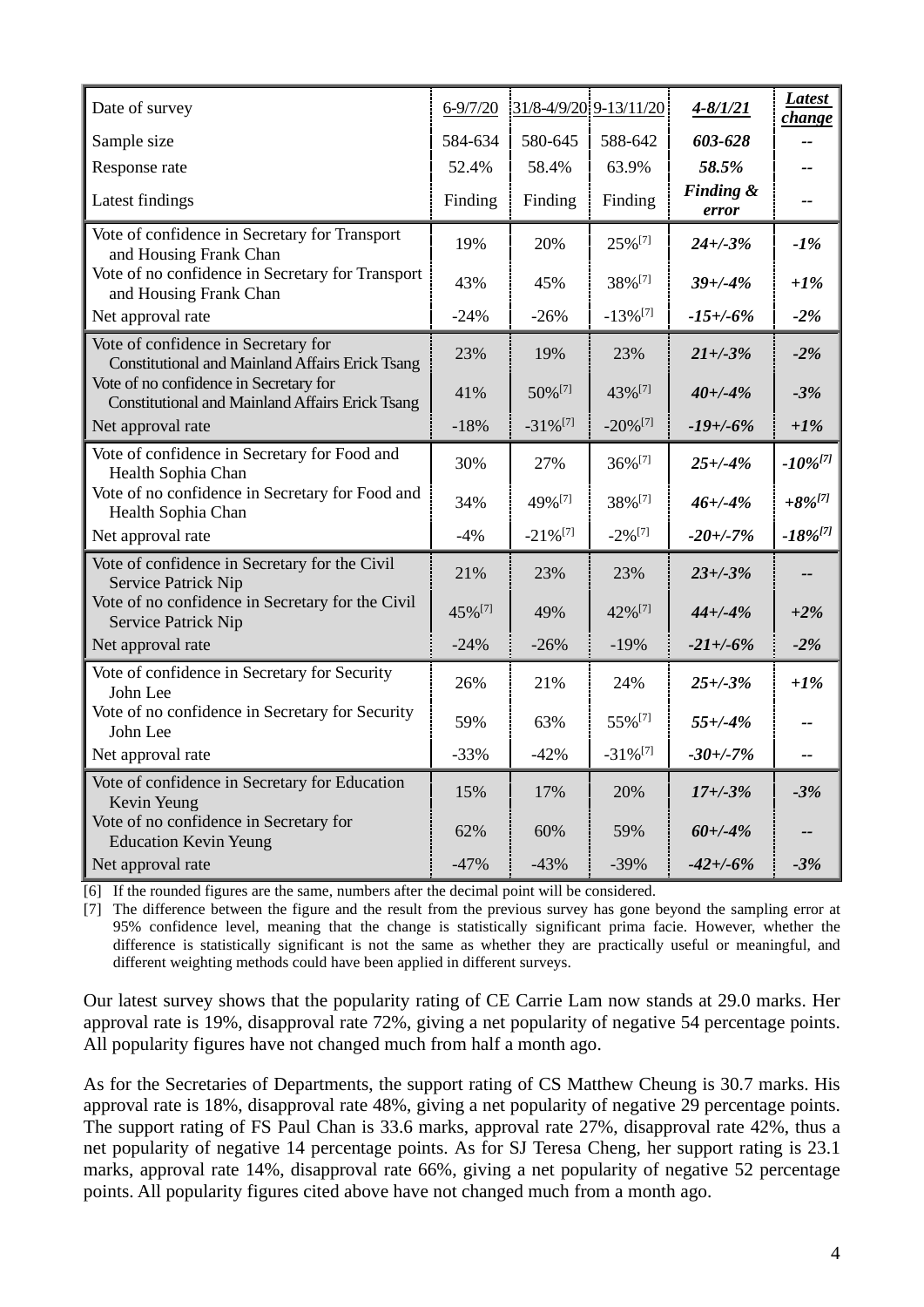As for the Directors of Bureaux, all 13 of them register negative net approval rates. The top position goes to Secretary for the Environment Wong Kam-sing, followed by Secretary for Development Michael Wong, Secretary for Labour and Welfare Law Chi-kwong, Secretary for Financial Services and the Treasury Christopher Hui, Secretary for Innovation and Technology Alfred Sit, Secretary for Home Affairs Caspar Tsui, Secretary for Commerce and Economic Development Edward Yau, Secretary for Transport and Housing Frank Chan, Secretary for Constitutional and Mainland Affairs Erick Tsang, Secretary for Food and Health Sophia Chan, Secretary for the Civil Service Patrick Nip, Secretary for Security John Lee and Secretary for Education Kevin Yeung. Compared to two months ago, the net approval rates of 3 Directors have gone up, 9 have gone down, while 1 remains unchanged. Only that of Sophia Chan has changed beyond sampling error, down by 18 percentage points.

According to POP's standard, no one falls under the category of "ideal" or "successful" performer. The performance of Law Chi-kwong, Paul Chan, Sophia Chan, Wong Kam-sing, Edward Yau, Frank Chan, Patrick Nip, Alfred Sit, Erick Tsang, Caspar Tsui and Matthew Cheung can be labeled as "mediocre". That of Michael Wong and Christopher Hui can be labeled as "inconspicuous". Teresa Cheng, Kevin Yeung and John Lee fall into the category of "depressing" performer, while Carrie Lam falls into that of "disastrous".

The following table summarizes the grading of CE Carrie Lam and the principal officials:

| "Ideal": those with approval rates of over 66%; ranked by their approval rates shown inside                     |
|-----------------------------------------------------------------------------------------------------------------|
| brackets[8]                                                                                                     |
| <b>Nil</b>                                                                                                      |
|                                                                                                                 |
| "Successful": those with approval rates of over 50%; ranked by their approval rates shown inside<br>brackets[8] |
|                                                                                                                 |
| <b>Nil</b>                                                                                                      |
|                                                                                                                 |
| "Mediocre": those not belonging to other 5 types; ranked by their approval rates shown inside<br>brackets[8]    |
| Secretary for Labour and Welfare Law Chi-kwong (31%)                                                            |
| FS Paul Chan (27%)                                                                                              |
| Secretary for Food and Health Sophia Chan (25%)                                                                 |
| Secretary for the Environment Wong Kam-sing (25%)                                                               |
| Secretary for Commerce and Economic Development Edward Yau (25%)                                                |
| Secretary for Transport and Housing Frank Chan (24%)                                                            |
| Secretary for the Civil Service Patrick Nip (23%)                                                               |
| Secretary for Innovation and Technology Alfred Sit (23%)                                                        |
| Secretary for Constitutional and Mainland Affairs Erick Tsang (21%)                                             |
| Secretary for Home Affairs Caspar Tsui (19%)                                                                    |
| CS Matthew Cheung (18%)                                                                                         |
|                                                                                                                 |
| "Inconspicuous": those with recognition rates of less than 50%                                                  |
| ranked by their approval rates <sup>[8]</sup>                                                                   |
| the first figure inside bracket is approval rate while the second figure is recognition rate                    |
| Secretary for Development Michael Wong (21%, 47%)                                                               |
| Secretary for Financial Services and the Treasury Christopher Hui (20%, 46%)                                    |
|                                                                                                                 |
| "Depressing": those with disapproval rates of over 50%                                                          |
| ranked by their disapproval rates shown inside brackets <sup>[8]</sup>                                          |
| SJ Teresa Cheng (66%)                                                                                           |
| Secretary for Education Kevin Yeung (60%)                                                                       |
| Secretary for Security John Lee (55%)                                                                           |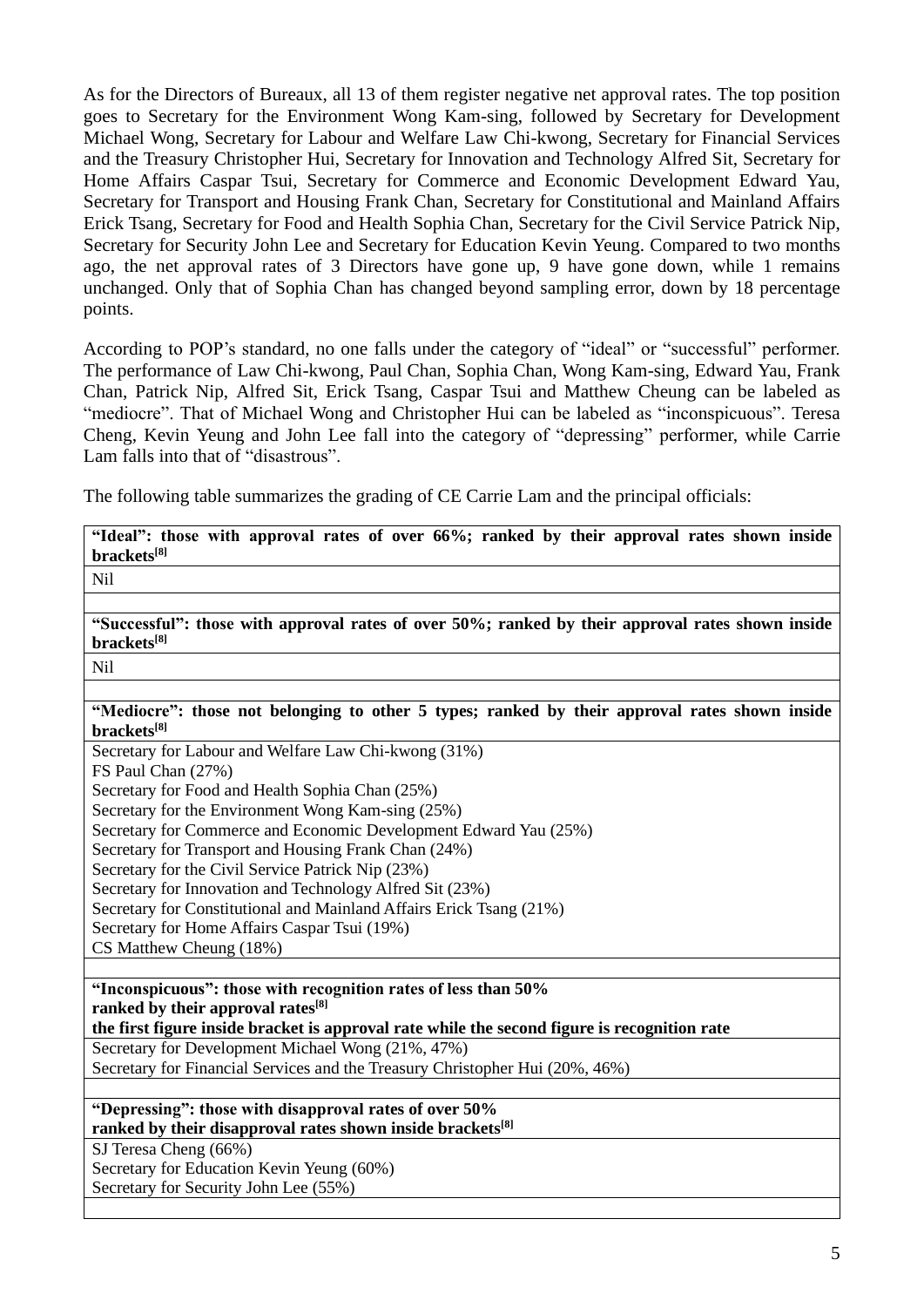#### **"Disastrous": those with disapproval rates of over 66% ranked by their disapproval rates shown inside brackets[8]**

CE Carrie Lam (72%)

[8] If the rounded figures are the same, numbers after the decimal point will be considered.

# **Opinion Daily**

In 2007, POP started collaborating with Wisers Information Limited whereby Wisers supplies to POP a record of significant events of that day according to the research method designed by POP. These daily entries would then become "Opinion Daily" after they are verified by POP.

For some of the polling items covered in this press release, the previous survey was conducted from 9 to 13 November, 2020 while this survey was conducted from 4 to 8 January, 2021. During this period, herewith the significant events selected from counting newspaper headlines and commentaries on a daily basis and covered by at least 25% of the local newspaper articles. Readers can make their own judgment if these significant events have any impacts to different polling figures.

| 6/1/21   | Police arrests 53 democrats involved in the pro-democracy primaries who allegedly violated<br>the national security law.                                                                  |
|----------|-------------------------------------------------------------------------------------------------------------------------------------------------------------------------------------------|
| 5/1/21   | Geoffrey Ma says details and justifications are needed to call for judicial reform.                                                                                                       |
| 4/1/21   | The government announces extension of anti-epidemic measures. Face-to-face classes are<br>suspended in kindergartens, primary and secondary schools until the Lunar New Year<br>holidays. |
| 2/1/21   | The government does not rule out mandatory use of the "LeaveHomeSafe" app.                                                                                                                |
| 2/1/21   | The government expects to provide vaccinations to the public in February at the earliest.                                                                                                 |
| 31/12/20 | The Court of Final Appeal grants leave to appeal to the Department of Justice. Jimmy Lai is<br>remanded in custody.                                                                       |
| 30/12/20 | Ten among the 12 Hong Kong people case are sentenced to 7 months to 3 years in prison,<br>while two minors are transferred to Hong Kong.                                                  |
| 28/12/20 | Mandatory testing is ordered after coronavirus is detected in the sewage from a building.                                                                                                 |
| 25/12/20 | Jimmy Lai is granted bail, but barred from leaving home, giving interviews and publishing<br>articles.                                                                                    |
| 23/12/20 | The government sets up indemnity fund for vaccine and lets citizens choose which type of<br>vaccine to take.                                                                              |
| 21/12/20 | New strains of COVID-19 virus are found in the UK. The Hong Kong government bans<br>passenger flights from the UK.                                                                        |
| 17/12/20 | The government launches the fourth round of the Anti-epidemic Fund.                                                                                                                       |
| 12/12/20 | Jimmy Lai is additionally charged with "collusion with a foreign country or with external<br>elements to endanger national security".                                                     |
| 8/12/20  | The government tightens anti-epidemic measures again and empower authorities to impose<br>lockdown and mandatory testing.                                                                 |
| 5/12/20  | Designated judge for national security cases Victor So receives death threat.                                                                                                             |
| 3/12/20  | Jimmy Lai is denied bail and remanded in custody.                                                                                                                                         |
| 2/12/20  | Former Demosistō member Joshua Wong, Ivan Lam and Agnes Chow are sentenced to 7 to<br>13.5 months in prison.                                                                              |
| 30/11/20 | The government tightens anti-epidemic measures and sets up a hotline for reporting<br>violations.                                                                                         |
| 26/11/20 | The Education Bureau introduces reforms to liberal studies.                                                                                                                               |
| 25/11/20 | Carrie Lam delivers her Policy Address.                                                                                                                                                   |
| 24/11/20 | The government tightens anti-epidemic measures and orders public venues to display QR<br>codes for "Leave Home Safe".                                                                     |
| 21/11/20 | Police arrests 3 people including an online radio host who allegedly violated the national<br>security law by providing financial assistance to secession.                                |